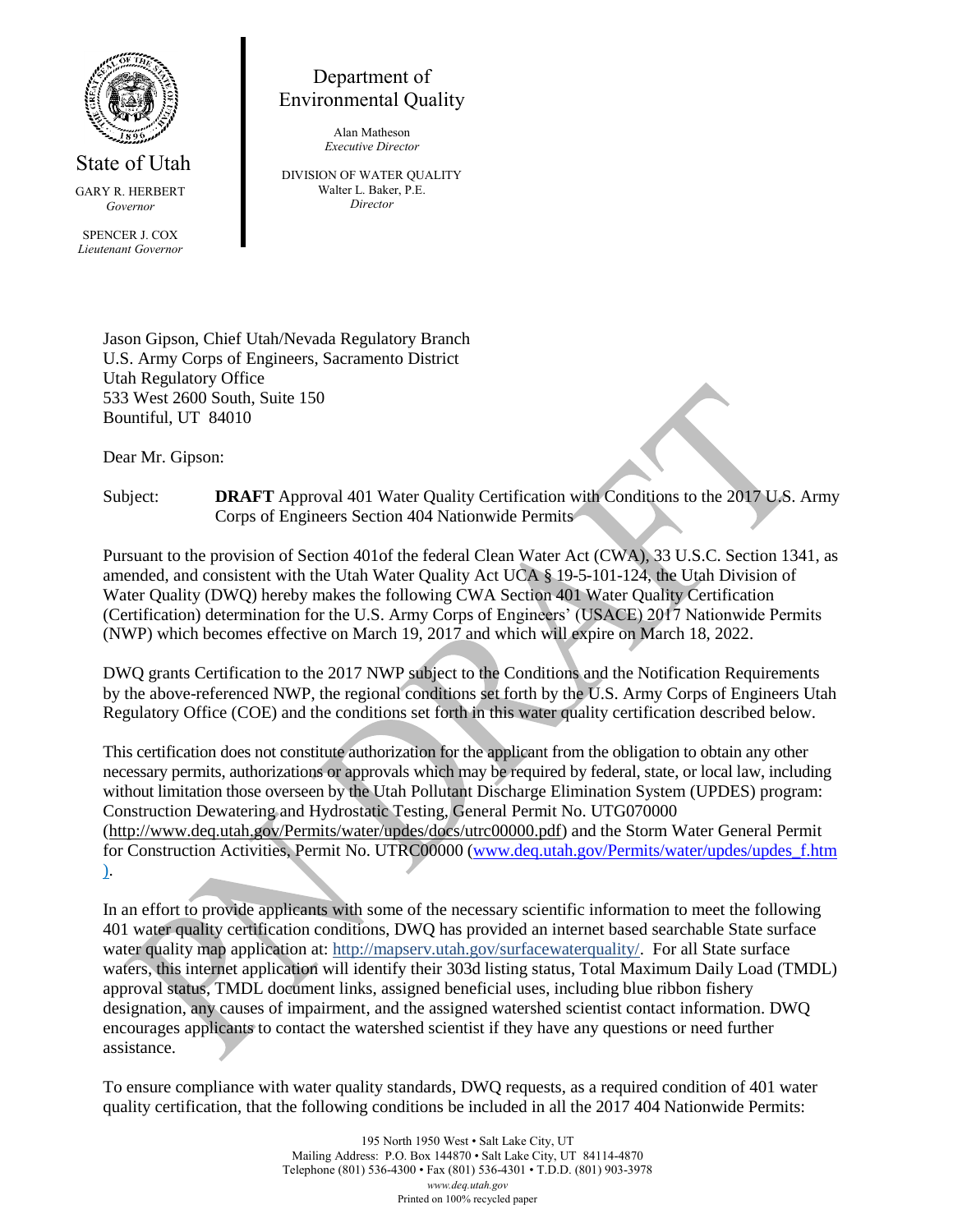- 1) DWQ may require submission of a formal application for an Individual Certification for any project if the project has been determined to likely have a significant adverse effect upon water quality or degrade the waters of Utah.
- 2) This Certification is conditioned upon total payment of any fee required and owed by the applicant. The legislatively-mandated fee for 2017 is \$90.00/hour, for review and issuance of the §401 Water Quality Certification http://www.deq.utah.gov/FeesGrants/fees/docs/2016/DEQFEEDOC17.pdf, per: (see page174).
- 3) All activities conducted in the Waters of the State must implement and maintain best management practices (BMPs) to fully protect the assigned beneficial uses. Water quality standards for Waters of the State could be violated unless appropriate BMPs are incorporated to minimize the erosionsediment and nutrient load to any adjacent waters during Project construction activities. Utah Administrative Code R317-2 requires that the Project and their subcontractors cannot increase water turbidity by 10 NTUs in waters of the State and if violated shall immediately notify the Utah Division of Water Quality. A fact sheet describing the Utah Department of Environmental Quality's (DEQ) recommended environmental BMPs for construction sites are located on our web site at:

http://www.deq.utah.gov/Permits/water/updes/docs/utrc00000.pdf . If during project implementation there are indications that water quality standards are not being met, then, the BMPs must immediately be modified as necessary to ensure compliance with water quality standards.

- 4) All activities conducted in impaired waters with a total maximum daily load (TMDL) must be implemented in a manner that is consistent with the TMDL and any other appropriate requirements of federal, state or local law. A list of DWQ-approved TMDLs is available on-line at:<http://www.rules.utah.gov/publicat/code/r317/r317-001.htm#T7> and can be found on-line in the application at: mapserv.utah.gov/surfacewaterquality/.
- 5) All activities shall not cause further degradation of impaired—as defined in DWQ's most recent 303d list—waters regardless of whether a TMDL has been completed. A 303d listing status can be found on-line in the application at: mapserv.utah.gov/surfacewaterquality/.
- 6) All activities to be conducted adjacent to or in beneficial use Class 1C (domestic drinking water) streams that are upstream two miles or less from any water intake supply must notify the water supply operator and the local health department in writing 10 days prior to work starting. If the water supply operator or the local health department recommends additional BMPs or monitoring, the applicant must consider those recommendations in their project design. The assigned beneficial use can be found on-line in the application at: mapserv.utah.gov/surfacewaterquality/.
- 7) Applicants are required to submit notification to DWQ's Director if any part of the proposed project will be within 500 feet of the existing water's edge for the following water bodies: Great Salt Lake, Utah Lake; and Bear Lake. Notification will consist of a project description with location; types, chemistry make-up and quantity of any potential discharge material; any reports submitted to the USACE; a description of any steps that will be taken to avoid or minimize loss of or significant adverse impacts to the water quality standards including beneficial uses to the waterbody.
- 8) Applicants are required to submit notification to DWQ's Director for any NWP No. 3 (Maintenance) and NWP No. 37 (Emergency Watershed Protection and Rehabilitation). Notification will consist of a project description with location; types, chemistry make-up and

## Page 2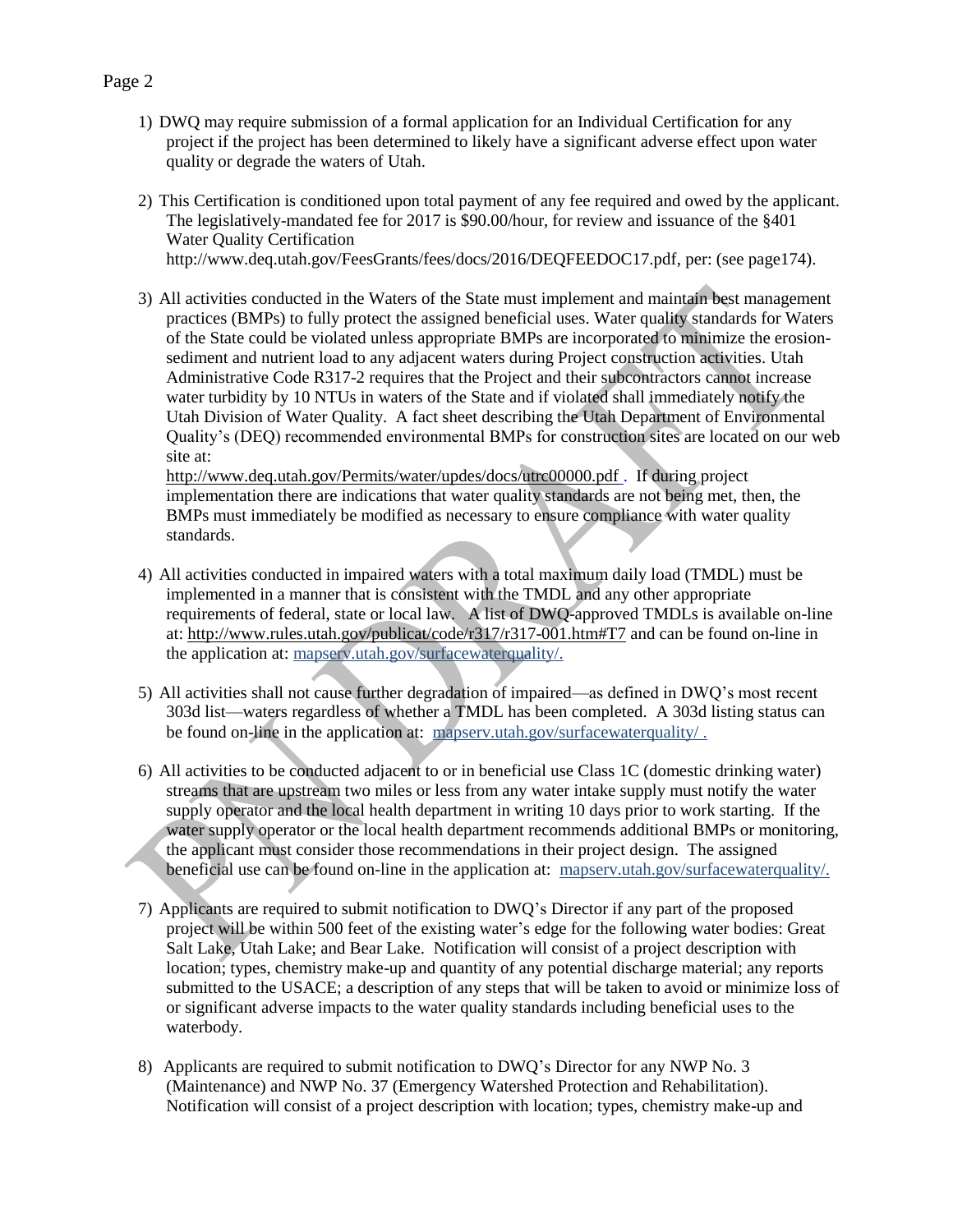quantity of any potential discharge material; any reports submitted to the USACE; a description of any steps that will be taken to avoid or minimize loss of or significant adverse impacts to the water quality standards including beneficial uses to the waterbody.

- 9) Code Annotated 19-5-114 requires that any spill in Utah or discharge of oil or other substances which may cause pollution to the waters of the State, including wetlands, must be immediately reported to the Utah DEQ Spill Hotline at (801) 536-4123, a 24-hour phone number.
- 10) Hazardous and otherwise deleterious materials (e.g. oil, gasoline, chemicals, trash, and sawdust) must not be stored, disposed of, or accumulated adjacent to or in the immediate vicinity of waters of the State unless adequate measures and controls are provided to ensure that those materials will not enter waters of the State.
- 11) All activities conducted in the waters of State must not use or operate heavy equipment within the stream channel. If in-stream work is unavoidable, it shall be performed in such a manner as to minimize the duration of the disturbance, turbidity increases, substrate disturbance, and riparian vegetation. To the maximum extent practicable, all in-stream work shall be performed during low flow conditions in perennial streams, or no flow in the case of ephemeral and intermittent waterbodies. In-stream work may not be performed during the spawning season.
- 12) All activities conducted on or immediately adjacent to waters of the State with an assigned beneficial use of 3A (cold water fishery) or has a blue ribbon fishery designation must avoid—to the maximum extent possible—removal of native riparian vegetation that provides stream shading. Assigned beneficial use designations are available on-line in the application at: mapserv.utah.gov/surfacewaterquality/. Destruction of any stream shade vegetation within the project area must be replaced with native vegetation that, once mature, will provide similar or greater channel shading that exists prior to project implementation. The applicant is ultimately responsible for ensuring revegetation success. Prior to vegetation removal the applicant must submit a restoration plan to the DWQ that includes:

i) An estimate of the portion of the shaded water surface area within the project area in each of three shade classes: no shade, poor shade, and shade. Time of the year, time of the day, and weather can affect an observation of shading. Therefore, the relative amount of shade is a professional best-guess estimate. Ideally the applicant would be measuring or estimate the amount of shading that would be expected to occur when the sun is at an angle that provides maximum stream shade and the vegetation is in full leaf-out.

ii) A revegetation plan that includes planting locations and species that will be planted to ensure restoration of existing channel shading.

- 13) Fertilizer, herbicide and insecticide chemicals used for the project shall be selected and applied in a manner that minimizes environmental impacts and must be approved by the USEPA for the intended use. Application rates printed on the product labels shall be strictly followed. Excess chemicals shall not be applied on recently treated areas and must either be stored, used elsewhere or disposed of appropriately.
- 14) All NWP 17 (Hydropower) projects required to submit notification to the DWQ Director 60 days prior to request for FERC exemption or license. Hydropower projects permitted under NWP 17 shall minimize any disturbance to the existing water flow regime, the ecosystem and aquatic habitat.
- 15) 401 Certification Modification: Without limiting DWQ's discretion to take other actions in accordance with UAC R317-15, and, as applicable, 33 USC 1341, DWQ may modify or revoke

## Page 3